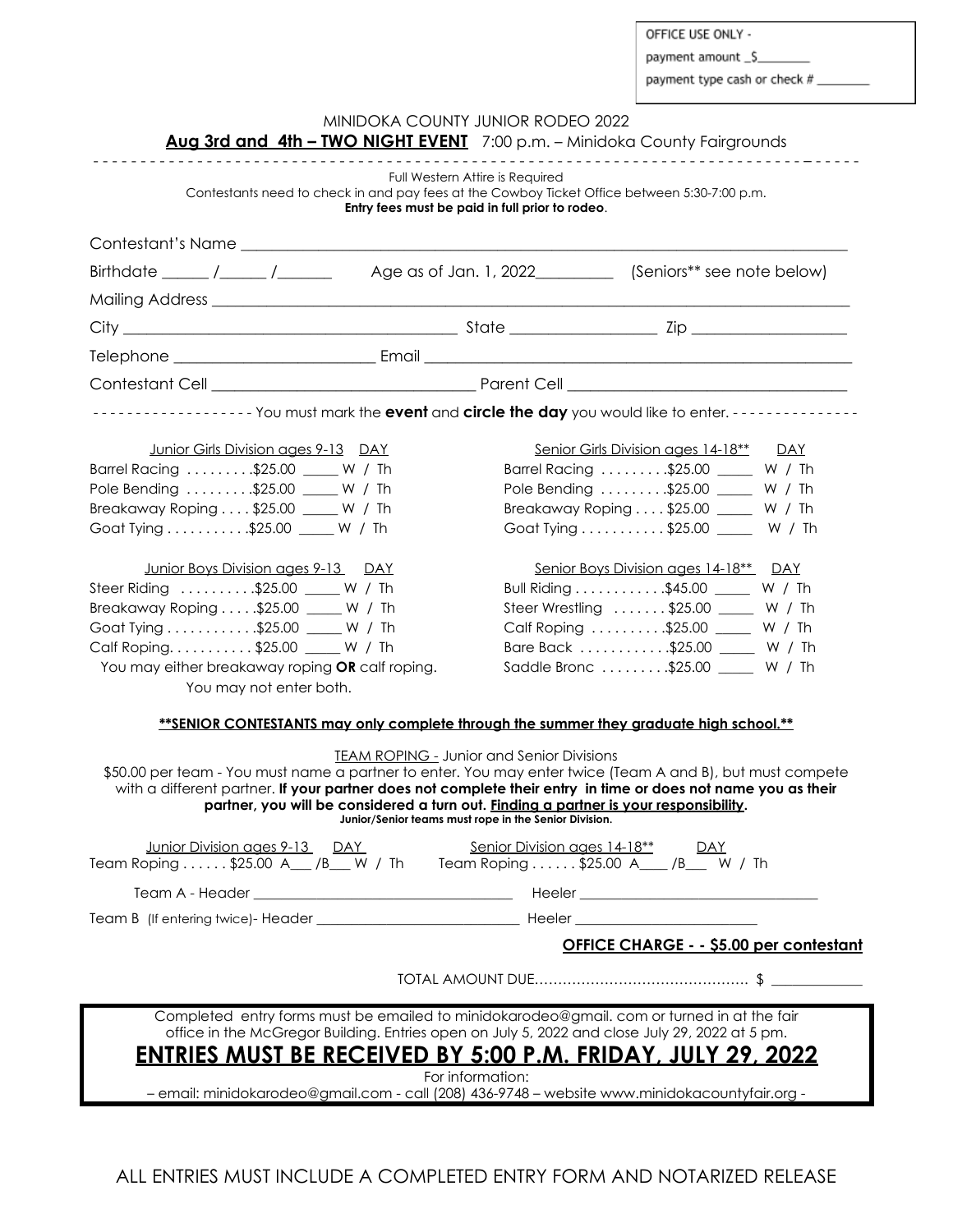### MINIDOKA COUNTY FAIR AND RODEO – JUNIOR RODEO PARTICIPANT RELEASE OF LIABILITY PLEASE READ BEFORE SIGNING

I, the undersigned, fully understand that in the conduct of this event there are numerous circumstances which could cause personal injury to me and others. Understanding that participation in this event has those risks, I hereby agree to release the Minidoka County Fair Board, its officers, agents, employees, Minidoka County, The Minidoka Memorial Hospital Ambulance Crew, and all stock contractors from any and all claims or causes of action which might arise from this event. I also release the Minidoka Memorial Ambulance Crew from all medical, doctor, and hospital bills and liabilities. I accept the ISHSRA official rules as adopted by the Minidoka County Fair Board in consideration of being allowed to enter and compete in said rodeo on August 3 and 4, 2022. I understand that failure to comply with the rules and regulations set forth will forfeit any winning due me as a contestant.

Dated this \_\_\_\_\_\_\_\_\_\_\_\_\_\_ day of \_\_\_\_\_\_\_\_\_\_\_\_\_\_\_\_\_ 2022

Contestant Signature **Executive** 

Contestant Printed Name \_\_\_\_\_\_\_\_\_\_\_\_\_\_\_\_\_\_\_\_\_\_\_\_\_\_\_\_\_

We, the undersianed, arant permission to our son or daughter to participate in the above listed events, and in so doing, release the Minidoka County Fair Board, its officers, agents, employees, Minidoka County, the Minidoka Memorial Hospital Ambulance Crew, and all stock contractors, for the responsibility of liability for personal injury, loss or damage to private property incurred by or to the above named participant while taking part in the above named events.

Being Duly Sworn upon oath deposes and says this statement is true.

Parent or Guardian Signature \_\_\_\_\_\_\_\_\_\_\_\_\_\_\_\_\_\_\_\_\_\_\_\_\_\_\_\_\_\_\_\_\_\_

Parent or Guardian Printed Name **Example 2018** 

Subscribed and sworn before me this day of the subscribed and sworn before me this

The state of \_\_\_\_\_\_\_\_\_, County of \_\_\_\_\_\_\_\_\_\_\_\_\_\_\_\_\_\_\_\_\_\_\_\_\_\_,

My Commission Expires \_\_\_\_\_\_\_\_\_\_\_\_\_\_\_\_\_\_\_\_\_\_\_\_\_\_\_\_

\_\_\_\_\_\_\_\_\_\_\_\_\_\_\_\_\_\_\_\_\_\_\_\_\_\_\_\_\_\_\_\_\_\_\_\_\_\_\_\_\_\_\_\_\_\_\_\_ Notary Public